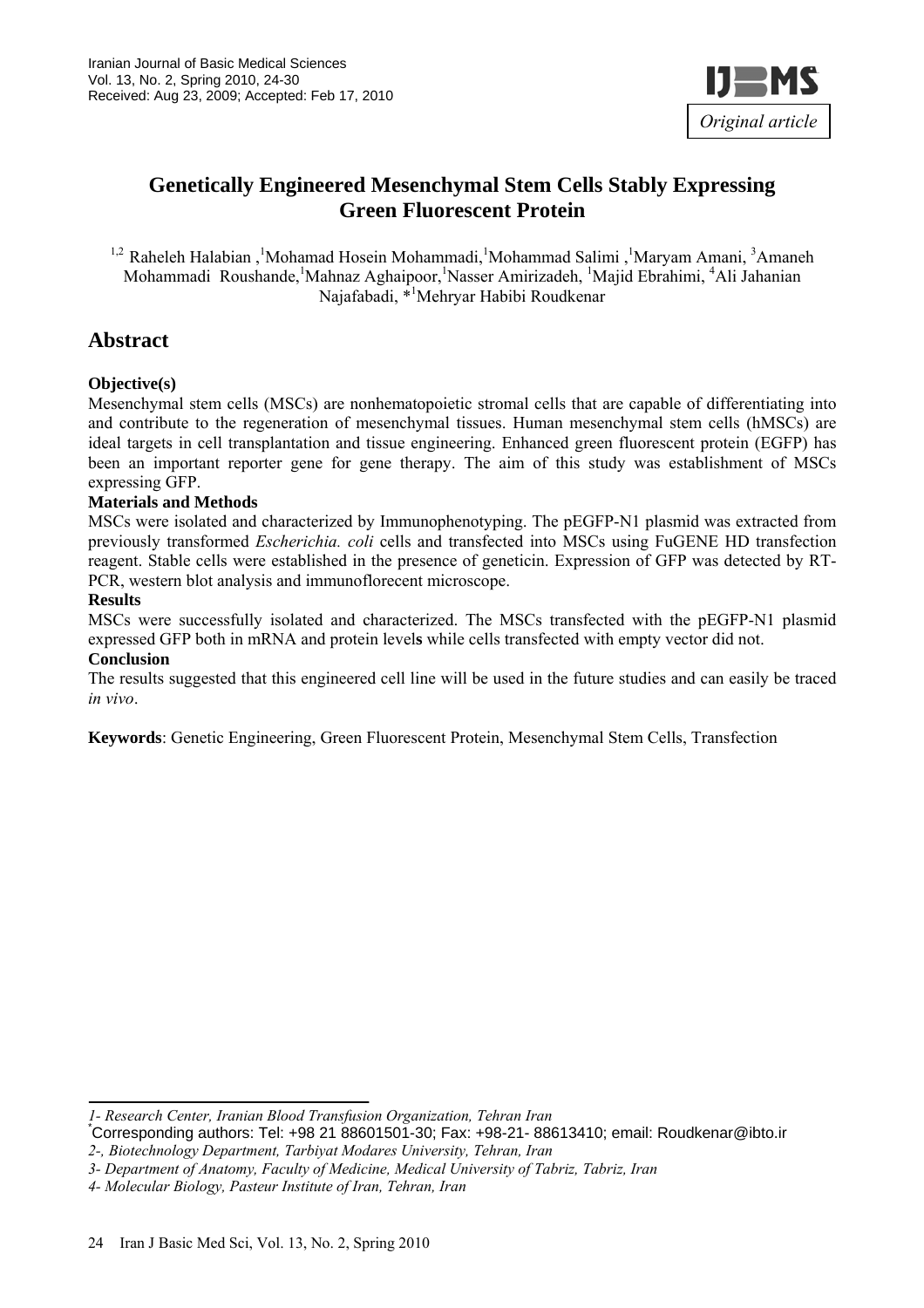# **Introduction**

It has been shown that the stem cells derived from bone marrow hold the ability of self renewal and differentiation into hematopoietic and mesenchymal cell lineages (1). The fact that this unique capability is extended to the nonhematopoietic lineages including oval cells, hepatocytes, cholangiocytes (2, 3), neurons (4), skeletal muscle cells (5), and epithelial cells (6) is a relatively new observation (7). Nowadays human mesenchymal stem cells (hMSCs) have been studied for experimental and clinical purposes since the applications of human adult stem cells, such as hMSCs for cell therapy are of great clinical significance. One of the most popular reporter systems in fixed liver tissue is based on GFP, a 27-KDa monomeric protein isolated from jellyfish (8). This protein absorbs blue light and emits green fluorescence without exogenous substrates or cofactors and provides a convenient and efficient way to identify labeled cells. In *in vitro* studies, the hMSCs have been a potential cellular source for clinical applications in regenerative medicine (9). Enhanced green fluorescent protein (EGFP) has been widely used as a new reporter, especially for marking stem cells (10-12). In spite of a few studies dealing with expression of GFP by viral vectors, there is no report on stable expression of GFP byusing PEGFP-N1 plasmid as non-viral expression systems in hMSCs (13-15). In this study, we established a mesanchymal stem cell (MSC) stably expressing GFP.

# **Materials and Methods**

## *Isolation and culture of hMSCs*

Heparinized human bone marrow was obtained by aspiration from the posterior iliac of 3 healthy volunteers with 10-20 years old, after informed consent was obtained. Bone mononuclear cells (MNCs) were prepared by density gradient centrifugation with ficoll (below 1.073 g/ml, GE Healthcare, Sweden) then, the cells were washed, counted, and distributed in a 6-well plate at  $1\times10^6$  cells/ml in Dulbecco's modified Eagle's medium-low glucose (MSCs medium, PAA, USA) supplemented with 10% fetal bovine serum (FBS) (Gibco, USA). These cells were incubated with  $5\%$  CO<sub>2</sub> at 37 °C, and the unattached cells were removed during the period

of 24-48 hr. Then the adherent cells were cultured and the medium was replaced every 4 days. After ten days, individual colonies were collected, isolated, cultured and expanded. At an 80% confluence, the cells were detached with a solution of 0.25% trypsin-0.02% ethylenediamine tetraacetic acid (EDTA, Gibco, USA) in PBS and used for passages or transfection.

#### *Immunophenotyping of hMSCs*

Presence of the cell surface antigens CD105. CD166, CD45, CD90, CD34, CD73 and CD14 ((DAKO, Denmark) were detected by flow cytometry. To do this, single cell suspensions derived from individual MSC donors (third passage) were washed twice in PBS supplemented with  $0.5\%$  (v/v) bovine serum albumin (BSA). Cell suspensions were incubated with titrated concentrations of the corresponding fluorescent conjugated antibodies for 30 min at  $4 \text{ °C}$  (10<sup>6</sup> cells/ml in PBS/0.5% BSA). Then the samples were analyzed in a Partec pas III Flow cytometer (Partec, Germany).

#### *Plasmid propagation and extraction*

pEGFP-N1 plasmid was kindly provided by Yoshikazu Kuwahara (Department of pathology, IDAC, Tohoku University, Japan). Bacterial strain *Escherichia coli* DH5α (Cinagen, Tehran, Iran) was used for propagation and preparation of the recombinant plasmid. The recombinant plasmid was extracted with High Pure Plasmid Extraction Kit™ according to the manufacturer's instruction (Roche, Germany). The schematic representation of the recombinant plasmid is depicted in Figure 1.



Figure 1. pEGFP vector. This is a shuttle vector that makes it possible to clone in a prokaryotic system and express in a eukaryotic system.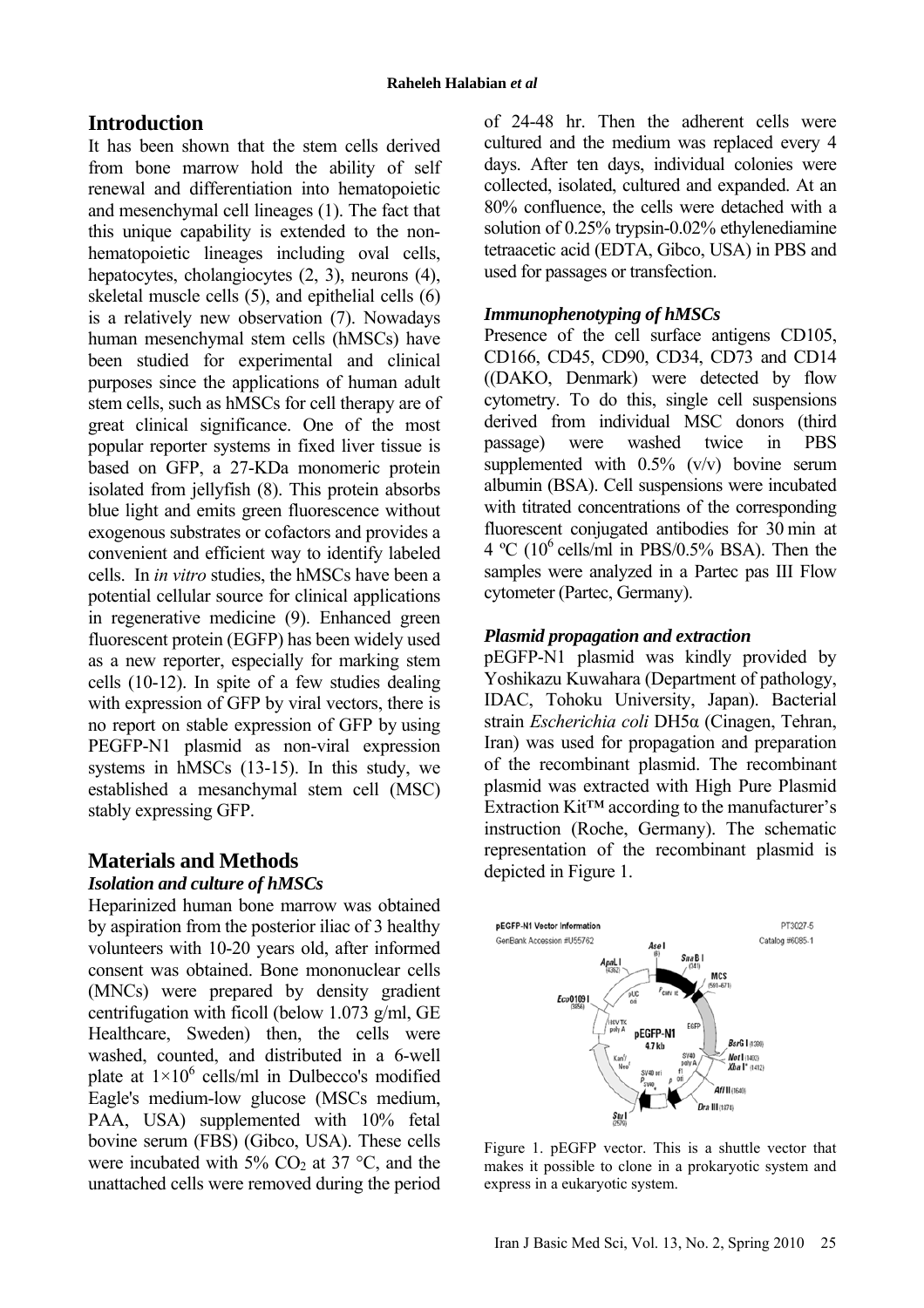## *Establishment of GFP-expressing cells*

Third passage of the hMSC cells were transfected with the pEGFP-N1 vector using FuGENE HD transfection reagent according to manufacturer's (Roche, Germany) protocol. One day before transfection,  $7 \times 10^5$  cells/well were cultured in a six-well plate. For transfection, 2 µg plasmid DNA was diluted in 100 µl of transfection reagent (mixed with 6 µl of FuGENE HD) in a sterile tube and incubated at room temperature for 15 min. Following the incubation, the transfection complex was added to the cells. After 48 hr, the medium was replaced with a selection medium containing an antibiotic. In fact, the MSCs capable of stably expressing GFP were selected in a medium containing 350 µg/ml geneticin (Roche, Germany) for at least 14 days, and this led to isolation of several stable clones (Stable expression of GFP approves the integration of its gene into the hMSCs genome).

#### *Reverse transcriptase (RT)-PCR*

Total RNA was extracted from the *hMSC*-GFP by using Trizol (Invitrogen, USA), and 500 ng of this RNA was reverse transcribed by using random hexamers and the superscript preamplification system for first strand cDNA synthesis as instructed by the manufacturer (Invitrogen, USA).

PCR was performed by Taq DNA polymerase (Roche, Germany) and the PCR condition included an initial denaturation at 94 °C for 5 min, followed by 30 cycles of 30 sec at 94 °C, 30 sec at 59 °C and a final extension of 1 min at 72 °C. β-actin expression was evaluated for normalization.

Primer set for GFP consisted of a forward (5′-GACGACGGCAACTACAAGA-3′) and a reverse (5'-GATGCCGTTCTTCTGCTT-3') primer, which amplify 717 base pairs (bp) of GFP. For normalization, expression of b-actin was examined by using a primer pair including a forward (5′-TTC TAC AAT GAG CTG CGT GTG G-3′) and a reverse (5′-GTG TTG AAG GTC TCA AAC ATG AT-3′) primer.

## *Western blot analysis*

Total proteins were extracted by using lysis M buffer (Roche, Germany) according to manufacturer's instruction. The proteins were separated on a 12% SDS-PAGE and trans blotted onto PVDF membranes in a buffer containing 25 mM Tris HCl pH 8.3, 192 mM glycine and 20% methanol. Then, the PVDF membranes were incubated in 10 mM PBST (0.1% Tween 20 in PBS 10 mM) containing 3% skimmed milk for 12 hr. Afterwards the membranes were incubated with anti-GFP polyclonal antibodies (rabbit IgG, 1:10,000 dilution in PBST) for 1 hr at room temperature followed by 5 times washing with PBST. Then the membranes were incubated with HRP conjugated-anti-rabbit secondary antibodies (1:10,000 dilutions in PBST) at room temperature for 1 hr with gentle rocking. Finally, the membranes were washed 5 times with PBST and the immunoreactive bands were developed by ECL kit (Amersham, USA).

#### *Immunofluorescence microscopy*

MSCs which were supposed to be capable of stable expression of GFP were further evaluated for two months after transfection by fluorescence microscopy on a Nikon Eclipse TE300 inverted microscope (Nikon instruments; Melville, NY) with filter sets designed for EGFP. Digital images were taken using a nikon E8400 color camera (Nikon, Japan). After transfection, MSCs were trypsinized and the transfection efficiency was determined by counting GFP expressing cells versus non-expressing cells under the fluorescent microscope.

## *MTT assay*

Cell viability following transfection was determined by MTT assay. To do this,  $1\times10^4$ transfected cells/well were seeded in a 96-well plate and on seventh day the cells were incubated with 10 µl of 3-(4,5-dimethlthiazol-2 yl)-2,5 diphenyltetrazolium bromide (MTT, Sigma) with a concentration of 5 mg/ml at 37  $^{\circ}$ C in  $5\%$  CO<sub>2</sub> atmosphere for 4 hr. Then the reaction was stopped by addition of 10% SDS in 0.01 M HCl, and cell viability was measured using a microplate reader.

## **Results**

## *Isolation and culture of hMSCs*

MNCs were isolated from human (10-20 years old)bone marrow by density gradient fractionation and adherence to plastic flasks.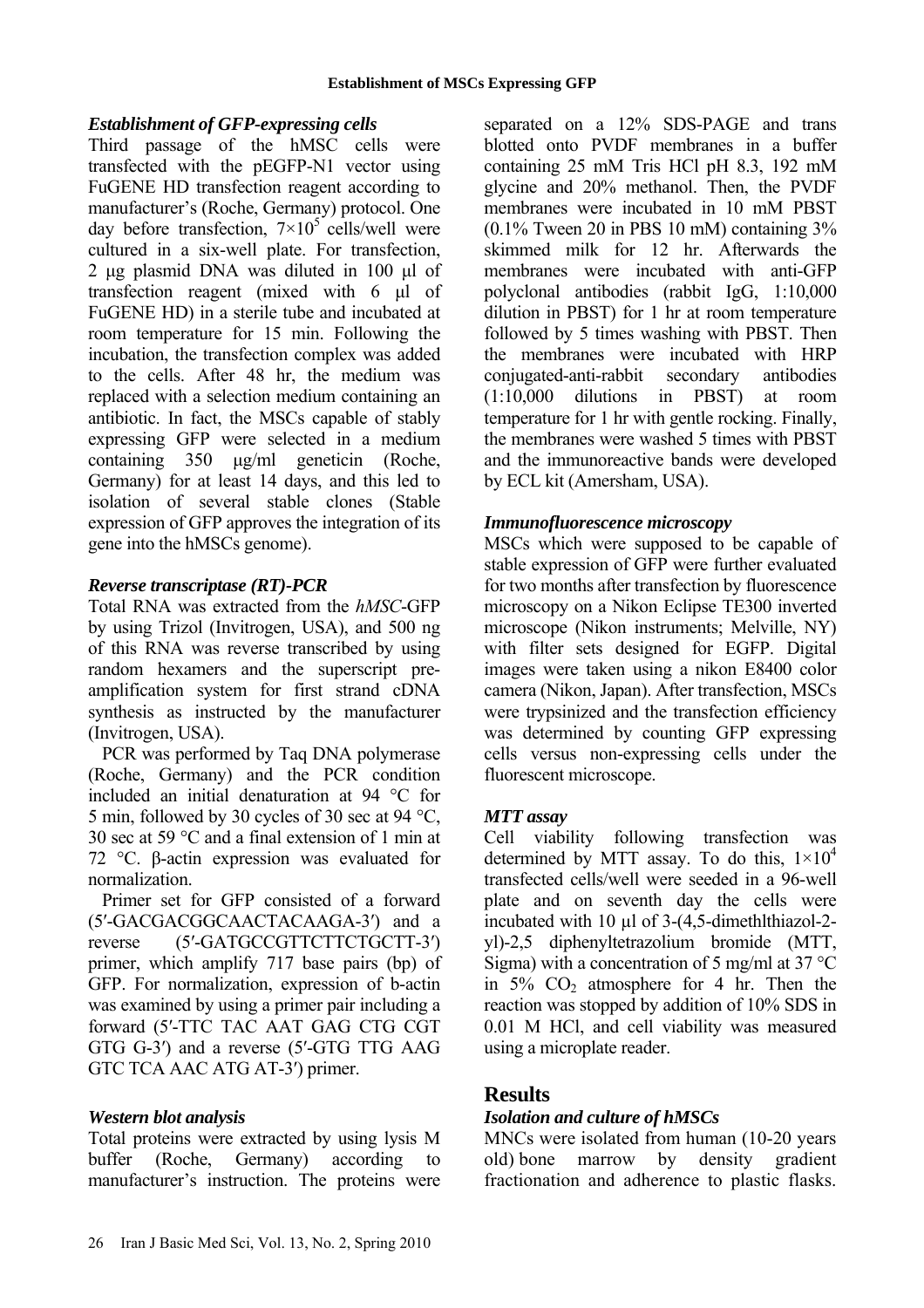After 10 days, individual colonies were selected, cultured and expanded in tissue dishes. Following reaching 80% confluence, cells were detached by trypsinization and passaged every 4-5 days for 12 passages and showed no morphologic changes. Fibroblastlike morphological features could be seen in typical primary or passaged hMSCs (Figure 2).

#### *Immunophnotyping of hMSCs*

Human bone marrow-derived MSCs were analyzed routinely for the presence of typical MSC-related cell surface antigens by flow cytometric analysis. These cells showed the typical antigenic profile of MSC and were positive for CD166, CD105, CD90 and CD73 antigens. They were also negative for the antigens CD45, CD34 and CD14 (Figure 3).



Figure 2. MSCs which are approximately  $90\%$ confluent. Isolated mesanchymal Stem Cells present fibroblast like cells.



Figure 3. Cell surface antigen profile of adult human bone marrow-derived MSC. Flow cytometric analysis demonstrates that propagated MSC (passage 3) are positive for the antigens CD166, CD105, CD90 and CD73 but negative for CD45, CD34 and CD14.

#### *Expression of GFP in MSCs*

Stable engineered MSCs were generated in the presence of geneticin. RT-PCR was performed to investigate the expression of GFP by the transfected cells. GFP mRNA was expressed by the isolated stable clones, but there was no expression in the MSCs transfected with empty vector (Figure 4).

Transfection efficiency was about 60 percent as determined by observation of the cells under the fluorescent microscope. Next, western blot analysis was performed for detection of GFP protein. Cells transfected with the recombinant vector expressed GFP protein, whereas the cells transfected with empty vector do not (Figure 5).



Figure 4. (A) Expression of GFP by stable clones of MSCs. RNA was extracted from cells transfected with the recombinant vector and also cells transfected with empty vector. cDNA was synthesized and RT-PCR was performed using a pair of primers specific for GFP. MSCs transfected with the recombinant plasmid expressed GFP mRNA and revealed a 717-bp fragment of GFP mRNA following PCR (Lane 1), whereas MSCs transfected with empty vector revealed no expression (Lane 2). Lower figure indicates the expression of b-actin in both stable clones of MSC, i.e., transfected with the recombinant or the empty vector. M; 100-bp ladder marker.



Figure 5. Western blot analysis of GFP expression by the stables clones. MSCs transfected with the recombinant vector expressed GFP protein (Lane 2), whereas in MSCs transfected with the empty vector expression was not observed (Lane 1).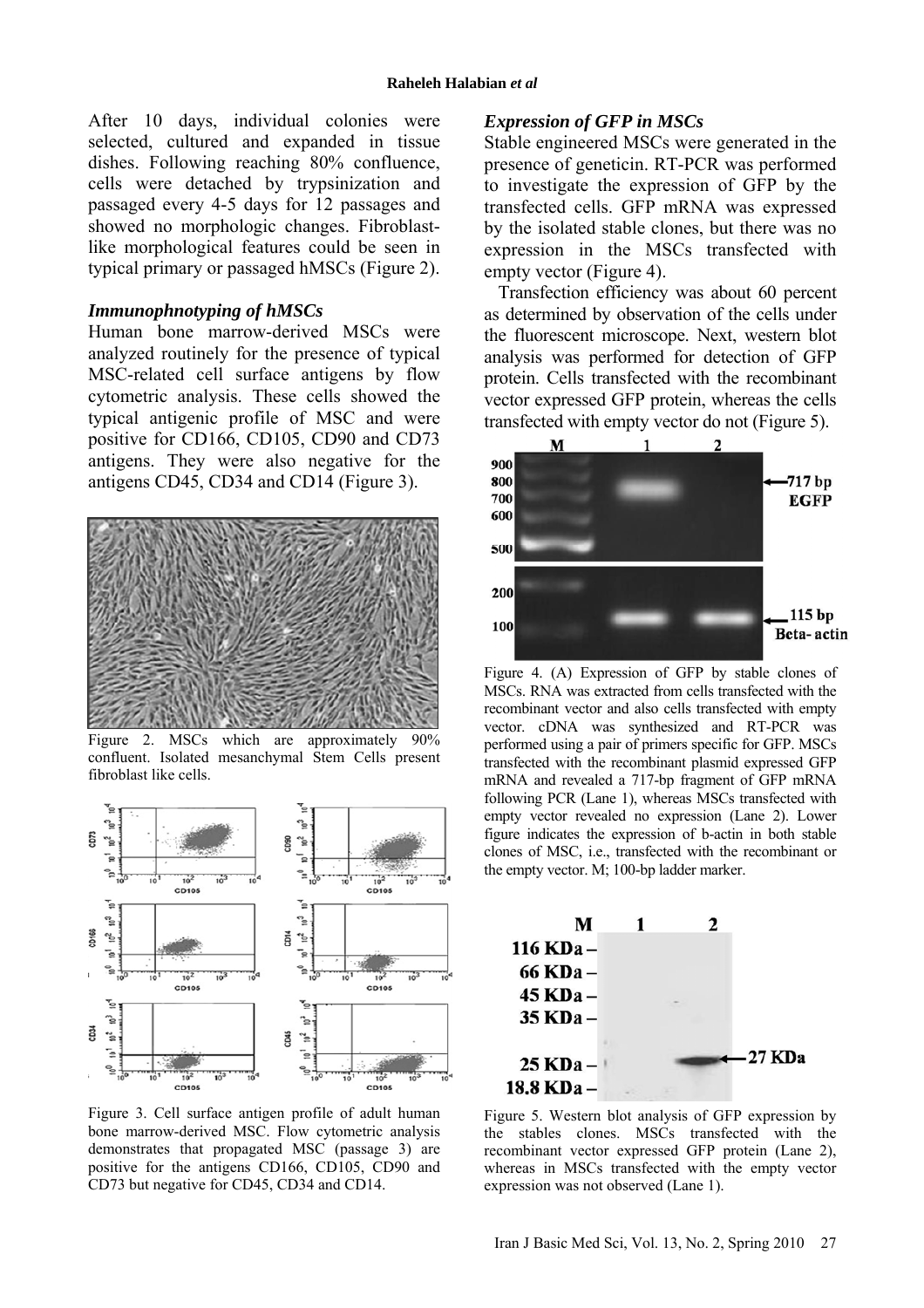

Figure 6. Fluorescence microscopy showed GFP expression in transfected mesenchymal stem cells.



Figure 7. Cell viability of stable MSCs following transfection with pEGFP vector was determined by MTT assay on day 7 post transfection. There was no difference between the viability of the cells transfected with the empty vector (MSC-V) or the recombinant vector (MSC-GFP) (Mean ± SD: *P*> 0.05).

Finally the expression of GFP by the stable clones of MSCs was confirmed by florescence microscopy (Figure 6). Eventually, no toxicity effect by GFP was observed as determined via MTT assay (Figure 7).

## **Discussion**

In this study, MSCs were isolated and transfected with a recombinant plasmid containing GFP gene. BrdU, fluorescent dye, green fluorescent protein, magnetic, and isotope labeling techniques are some of the most widely used techniques for stem cell labeling in stem cell transplants fields. The selection of each of these tracing techniques depends on the aims of the experiment and also the stem cells characteristics. The BrdU and fluorescent dye techniques lie among the firstly used tracing methods because of their convenience. But the problem with these techniques is the gradual decreasing in their labeling intensity as the time passes, and also their inability for *in vivo* tracing of labeled stem cells (16-21). Although MRI and isotope labeling techniques are used for *in vivo* tracing of stem cells because of their non-invasive properties, the former technique can result in false positives and the latter is limited by the specific stem cell markers (22-25).

GFP is widely applied for stem cell tracing because of the possibility of its stable expression, high specificity, and its easy *in vivo* tracing, however, its application is limited by certain cytoxicity of high GFP levels (10, 26). Lee *et al* transduced hMSCs by a GFP-retroviral vector (13). Viral vectors have been also used in other similar studies (14-15). But in the present study the non-viral pEGFP-N1 vector was used for transfection of hMSCs and stable expression of GFP in these cells. It should be noted that the safety of viral vectors is a major concern in application of MSCs in transplantation. Therefore, the fact that the vector used in the present study is a plasmid-based vector but not a viral derived vector would be considered as an advantage over the other studies. Recently, improvement of a bacterial fluorescence has been reported by Yoo *et al*. In their study the fluorescence of bacterial cells expressing a variant of GFP (GFPm) was reduced to background levels by entire replacement of the leucine residues of GFPm by 5, 5, 5- trifluoroleucine. The median fluorescence of cells expressing this fluorinated protein was improved about 650 fold when compared to that of expressing nonfluorinated GFPm (26). The possibility of repairing the liver injuries in wild-type mice by transplantation of both wild type and green-GFP bone marrow has been reported by Beaudry *et al*. and they detected the GFP expression in the transplanted cells (27). The therapeutic effects of tyrosine hydroxylase (TH) transfected NdSCs-D-BMSCs on Parkinson's disease through different transplantation protocols were investigated, which resulted in GFP expression by 62.1% of the transfected cells 5 day post transfection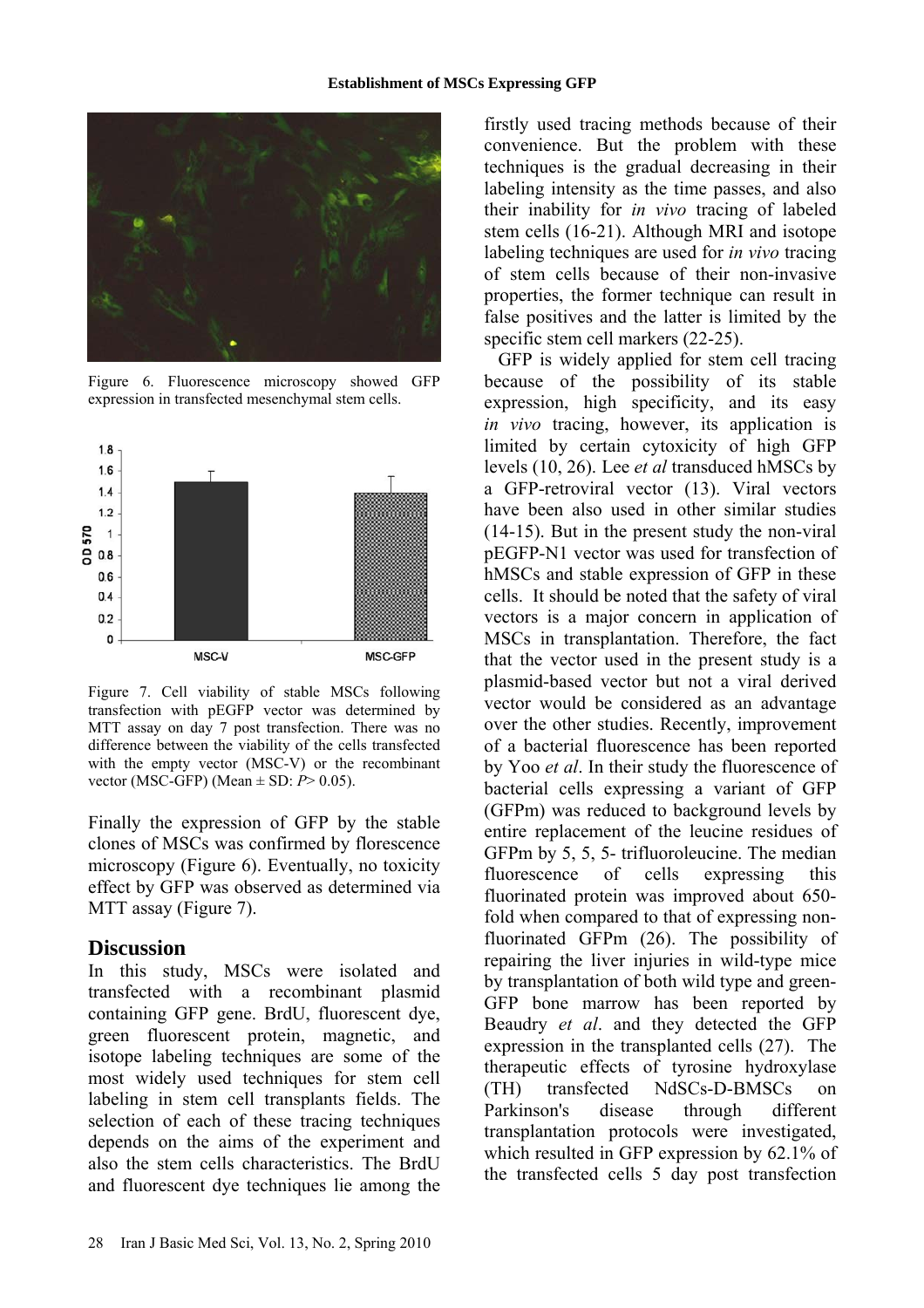and the rate of co-expression with TH was 83.5% (28). Also, GFP or GFPm has been widely used in cardiomyocytes regeneration (29, 30), retinal pigment epithelium cell repair (31), and skin repair (32). In the present study, FuGENE HD transfection reagent was used for transfection of the pEGFP-N1 into the MSCs. Simple methodology, minimal optimization, low cytotoxicity and ability to provide high transfection efficiency even in the presence of serum are advantages of FuGENE HD transfection reagent. Taking together, in this study we reported the stable expression of GFP in bone marrow derived mesanchymal stem cells and our results suggested that this technique would be applicable for labeling the MSCs in their potential future applications. Despite the advantages of GFP labeling of stem cells and transgenic mice, there is some limitations including (i) it is difficult to prepare a continuous, high performance and stably GFP expressing clone; (ii) high levels of GFP expression could affect cell growth by decreasing the growth rate which suggests that GFP may be cytotoxic; (iii) it is impossible to amplify GFP signals, therefore when its expression by stem cells is low it could not be detected and can't be used for quantitative analysis.

#### **Conclusion**

In this study the MSCs were successfully isolated and a cell line stably expressing GFP was established. In future studies, this cell line will be used and can easily be traced *in vivo*.

## **Acknowledgment**

This research was supported by a grant by the research centre of Iranian blood transfusion organization.

## **References**

- 1. Petersen BE, Bowen WC, Patrene KD, Mars WM, Sullivan AK, Murase N, *et al*. Bone marrow as a potential source of hepatic oval cells. Science 1999; 284:1168–1170.
- 2. Theise ND, Nimmakayalu M, Gardner R, Illei PB, Morgan G, Teperman L*, et al*. Liver from bone marrow in humans. Hepatology 2000; 32:11–16.
- 3. Alison MR, Poulsom R, Jeffery R, Dhillon AP, Quaglia A, Jacob J, *et al*. Hepatocytes from non-hepatic adult stem cells. Nature 2000; 406:257-261.
- 4. Li Y, Chen J, Wang L, Lu M, Chopp M. Treatment of stroke in rat with intracarotid administration of marrow stromal cells. Neurology 2001; 56:1666–1672.
- 5. Ferrari G , Cusella D, Angelis G, Coletta M, Paolucci E, Stornaiuolo A, Cossu G, *et al*. Muscle regeneration by bone marrow-derived myogenic progenitors. Science 1998; 279:1528–1530.
- 6. Korbling M, Katz RL, Khanna A, Ruifrok AC, Rondon G, Albitar M, *et al*. Hepatocytes and epithelial cells of donor origin in recipients of peripheral-blood stem cells. N Engl J Med 2002; 346:738–746.
- 7. Dalakas E, Newsome PN, Harrison DJ, Plevris JN. Hematopoietic stem cell trafficking in liver injury. FASEB J 2005; 19:1225–1231.
- 8. Shimomura O, Johnson FH, Saiga Y. Extraction, purification and properties of aequorin, a bioluminescent protein from the luminous hydromedusan, Aequorea. J Cell Comp Physiol 1962; 59: 223–239.
- 9. Spees JL, Olson SD, Ylostalo J, Lynch PJ, Smith J, Perry A, *et al*. Differentiation, cell fusion, and nuclear fusion during *ex vivo* repair of epithelium by human adult stem cells from bone marrow stroma. Proc Natl Acad Sci USA 2003; 100:2397-2402.
- 10. Tai G, Christodoulou I, Bishop AE, Polak JM. Use of green fluorescent fusion protein to track activation of the transcription factor osterix during early osteoblast differentiation. Biochem Biophys Res Commun 2005; 333:1116-1122.
- 11. Xia Z, Ye H, Locklin RM, Ferguson DJ, Cui Z, Triffitt JT. Efficient characterisation of human cell-bioceramic interactions *in vitro* and *in vivo* by using enhanced GFP-labelled mesenchymal stem cells. Biomaterials 2005; 26:5790-5800.
- 12. Hayakawa J, Migita M, Ueda T, Shimada T, Fukunaga Y. Generation of a chimeric mouse reconstituted with green fluorescent protein-positive bone marrow cells: a useful model for studying the behavior of bone marrow cells in regeneration *in vivo*. Int J Hematol 2003; 77:456-462.
- 13. Lee K, Majumdar MK, Buyaner D, Hendricks JK, Pittenger MF, Mosca JD. Human mesenchymal stem cells maintain transgene expression during expansion and differentiation. Molecular therapy 2001; 3: 857-866. Mol Biother 2001; 3:857- 866.
- 14. Shibata MA, Miwa Y, Morimoto J, Otsuki Y. Easy stable transfection of a human cancer cell line by electrogene transfer with an Epstein–Barr virus-based plasmid vector. Med Mol Morphol 2007; 40:103–107.